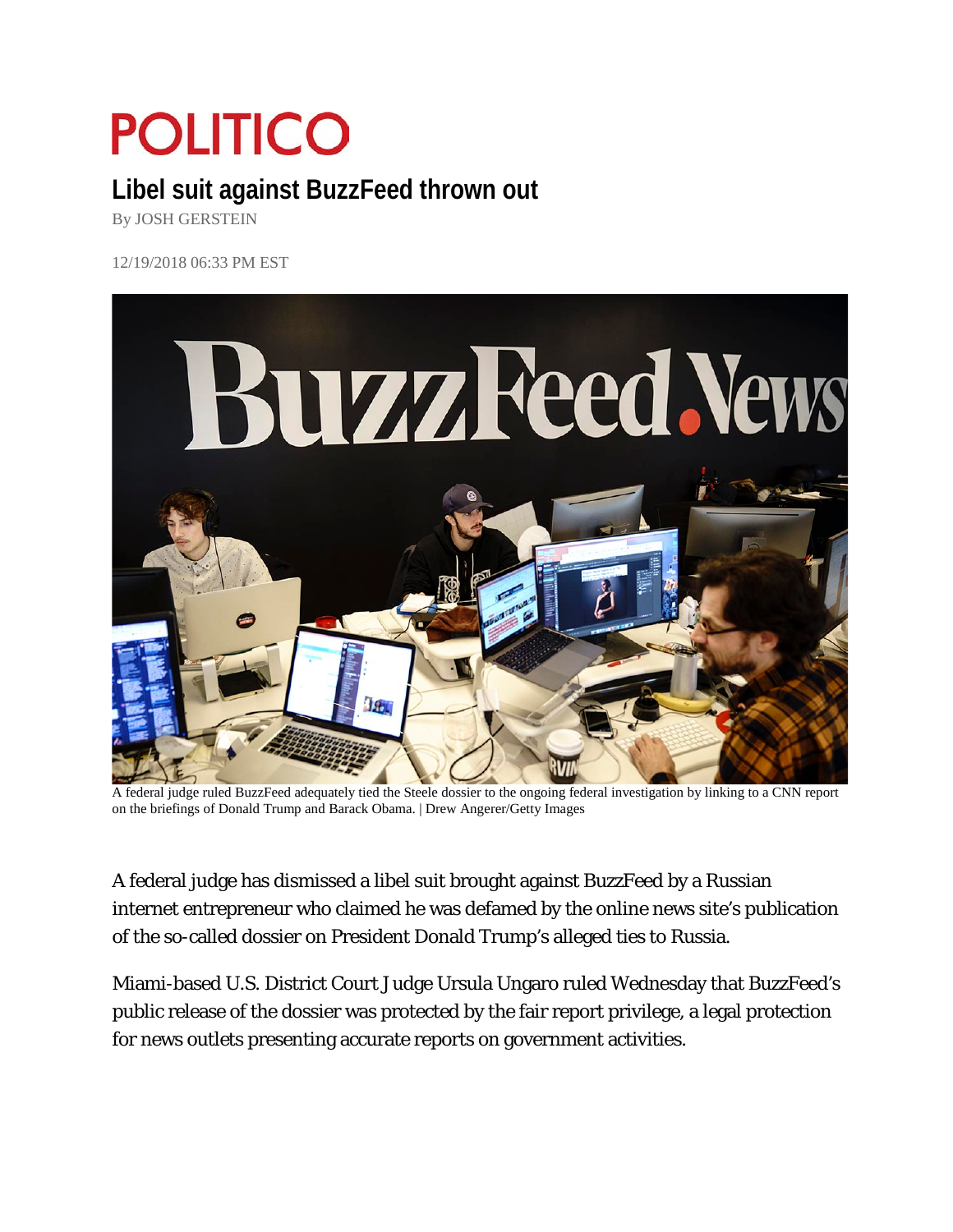In some states, the privilege covers only reports on public proceedings like a court hearing or a legislative debate. However, Ungaro previously held that New York law applies to the case brought by Russian businessman Aleksej Gubarev. New York law protects accurate reports on government investigations, whether they're public or private, the judge said.

"New York courts have extended the term 'official proceeding' to cover any official investigation, even if it is not open to the public," wrote Ungaro, an appointee of President George W. Bush.

It is well-established that the dossier was discussed with Trump and President Barack Obama and was the subject of an FBI investigation. However, Gubarev's lawyers argued that there was no evidence of a probe into the claims in the dossier about his alleged involvement in Russian-government-ordered hacking of Democratic Party officials in 2016.

But the judge said BuzzFeed didn't need such granular information about the probe to be legally protected in publishing the document, which was compiled by former British intelligence officer Christopher Steele.

"To go line-by-line to determine if official action existed with respect to each statement in [the report about Gubarev] would not impose on BuzzFeed a duty to faithfully recount official proceedings, but instead, would impose on BuzzFeed a duty to investigate extensively the allegations of the Dossier and to determine whether the government was investigating each separate allegation. Defamation law does not impose that requirement on the press," Ungaro wrote.

"Such a line-by-line review would curtail the scope of the privilege and thus restrict the press's ability to serve its basic function," the judge added.

Ungaro also said BuzzFeed adequately tied the dossier to the ongoing federal investigation by linking to a CNN report on the briefings of Trump and Obama. The Russian entrepreneur's lawyers hard argued such a reference wasn't enough to let BuzzFeed rely on CNN's reporting, but the judge disagreed.

Attorneys for Gubarev immediately vowed an appeal to the Atlanta-based 11th Circuit Court of Appeals.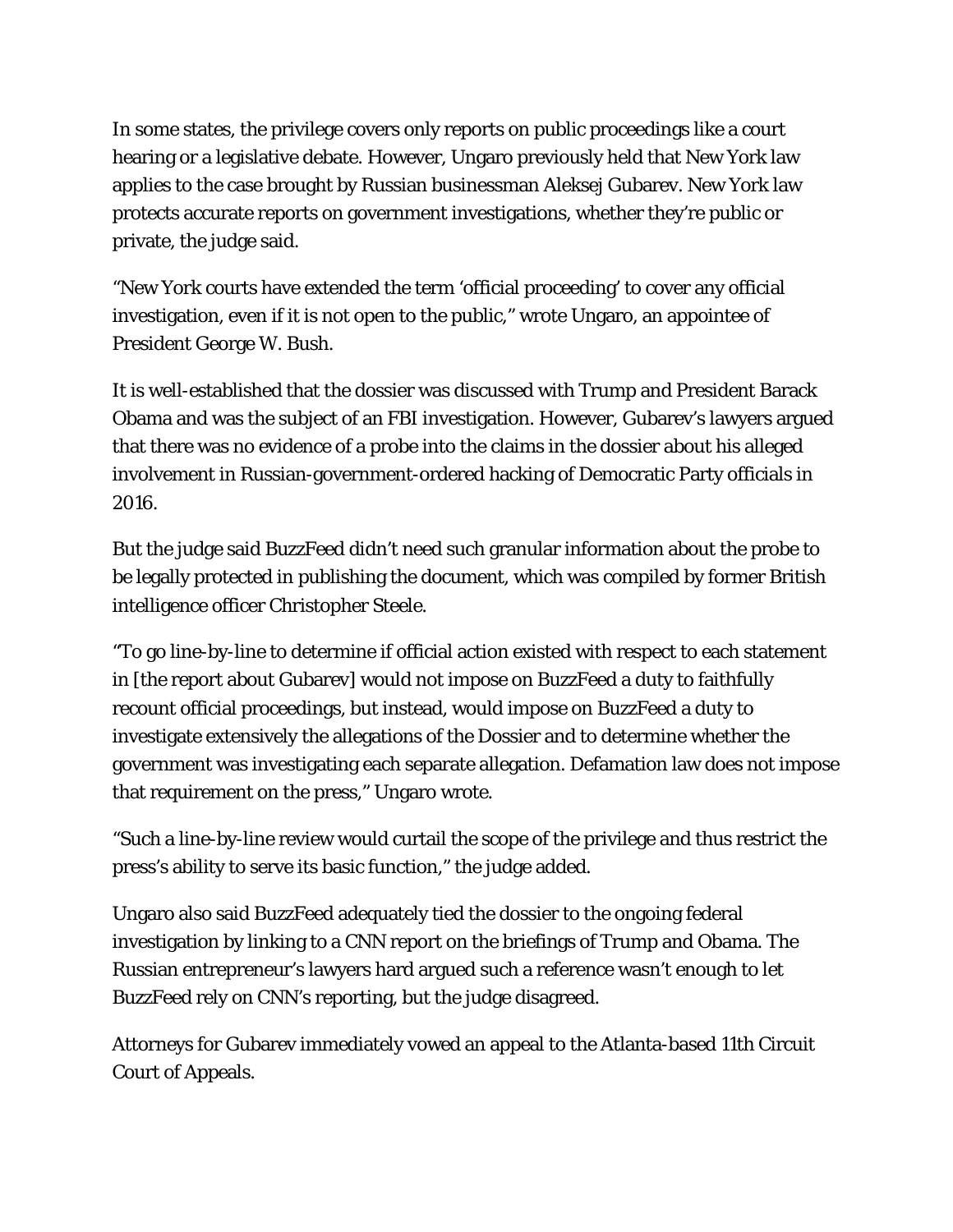"Nothing in today's ruling by the Court suggests in any way that the allegations concerning Mr. Gubarev, Webzilla, or XBT Holding were true," lawyer Val Gurvits said in a statement, referring to two of Gubarev's companies that joined in the suit. "When we started this case, we knew that it would be a marathon and not a sprint. We remain convinced that, after appeal, this matter will be presented to a jury and that we will succeed in vindicating the Plaintiffs' good names."

Gurvits said the appeal would specifically challenge the judge's ruling that BuzzFeed's hyperlink to the CNN web story was adequate to make the BuzzFeed publication a report on the federal probe.

BuzzFeed Editor-in-Chief Ben Smith, who was named personally as a defendant in the suit, hailed the ruling as a victory for the free flow of information to the public.

"When we published the Steele dossier in 2017, we were met with outrage from many corners — a major news anchor and President Trump both deemed it 'fake news'; and several Russian businessmen sued for defamation. Today, almost two years later, a federal judge has vindicated our decision," Smith wrote. "A key principle underlying the First Amendment is that the public has the right to know about actions taken by its government. As we have said from the start, a document that had been circulating at the highest levels of government , under active investigation by the FBI, and briefed to two successive presidents, is clearly the subject of 'official action.'"

A lawyer representing BuzzFeed in the suit, Roy Black, also praised the ruling.

"The ruling is a strong affirmation of the First Amendment. It's more important that the public know what is being discussed at the highest levels of government than anything else," Black said. "If BuzzFeed had not published, citizens would not understand the current conflict between the president and the other branches of government, as well as the conflict between the president and the special counsel."

The win for BuzzFeed on Tuesday followed a setback for the publication Tuesday, when the judge ruled that Gubarev is not a public figure for purposes of the defamation suit he filed last year.

The decision meant that Gubarev might be able to prevail in the suit by showing mere negligence by BuzzFeed and wouldn't have to meet the more demanding "actual malice"